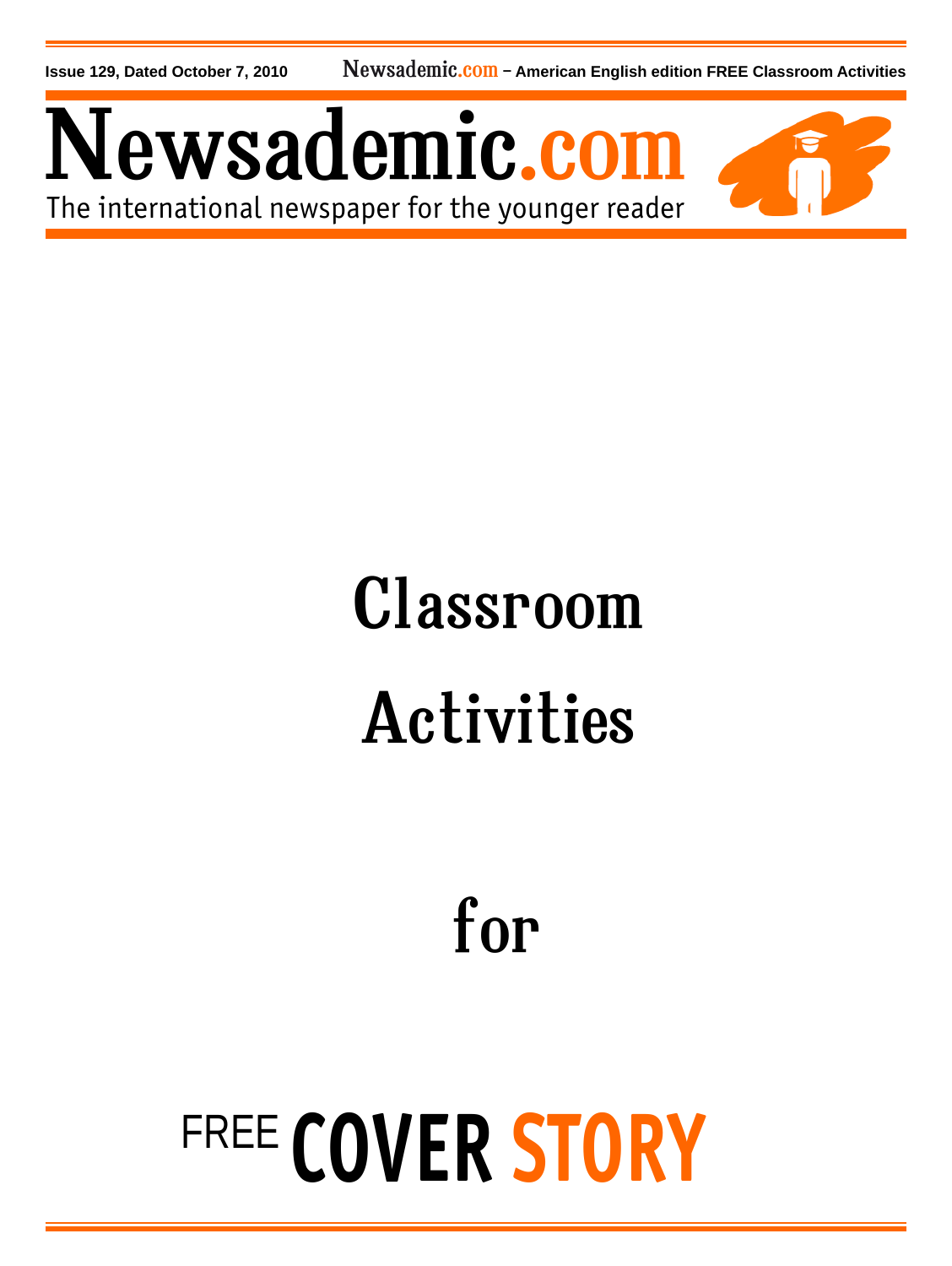**Issue 129** Newsademic.com **– American English edition FREE Classroom Activities Advanced Version**

Name: \_\_\_\_\_\_\_\_\_\_\_\_\_\_\_\_\_\_\_\_\_\_\_\_\_\_ Class: \_\_\_\_\_\_\_\_\_\_\_\_\_\_\_\_\_\_\_\_\_\_ Date: \_\_\_\_\_\_\_\_\_\_\_\_\_\_\_\_

**Cyber warfare and Iran (Page 1)** 

**Instructions:** Read the article 'Cyber warfare and Iran'. Answer questions 1-15.

1. Who is the president of Iran?

2. What is Stuxnet and where does its name come from?

3. Where is the Siemens Company based and what does it do?

4. What does the Stuxnet virus seem to do?

- 5. What does self-replicating mean?
- 6. Explain what is meant by the term 'cyber warfare'.

7. How do some companies protect themselves from viruses?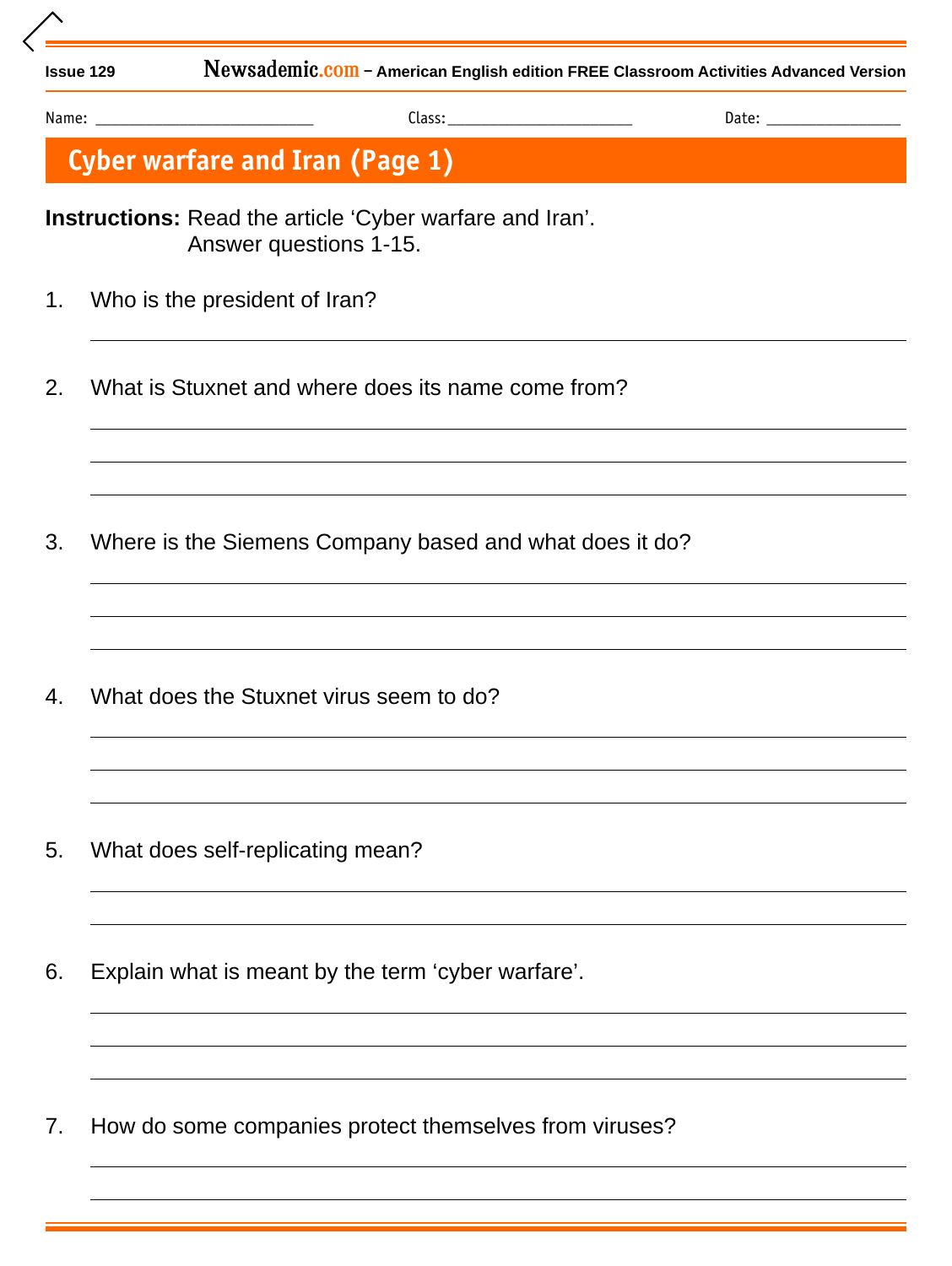| <b>Issue 129</b> |
|------------------|
|------------------|

**Newsademic.com - American English edition FREE Classroom Activities Advanced Version** 

Name: \_\_\_\_\_\_\_\_\_\_\_\_\_\_\_\_\_\_\_\_\_\_\_\_\_\_ Class: \_\_\_\_\_\_\_\_\_\_\_\_\_\_\_\_\_\_\_\_\_\_ Date: \_\_\_\_\_\_\_\_\_\_\_\_\_\_\_\_

### **Cyber warfare and Iran (Page 1)** *continued*

8. Explain the disagreements among Iran, the U.S.A., and some European countries?

- 9. What does Iran claim its nuclear program is for?
- 10. Why are other countries suspicious of Iran's nuclear activities?
- 11. Which country helped to build the Bushehr nuclear power station?
- 12. What possible reasons are there for a deliberate virus attack on Natanz?
- 13. How do the experts think the virus got into Iran's nuclear facilities?
- 14. Why do the experts think a country created the virus? Which countries do they think are capable of making a virus like this?
- 15. What seems to be the purpose of the virus?